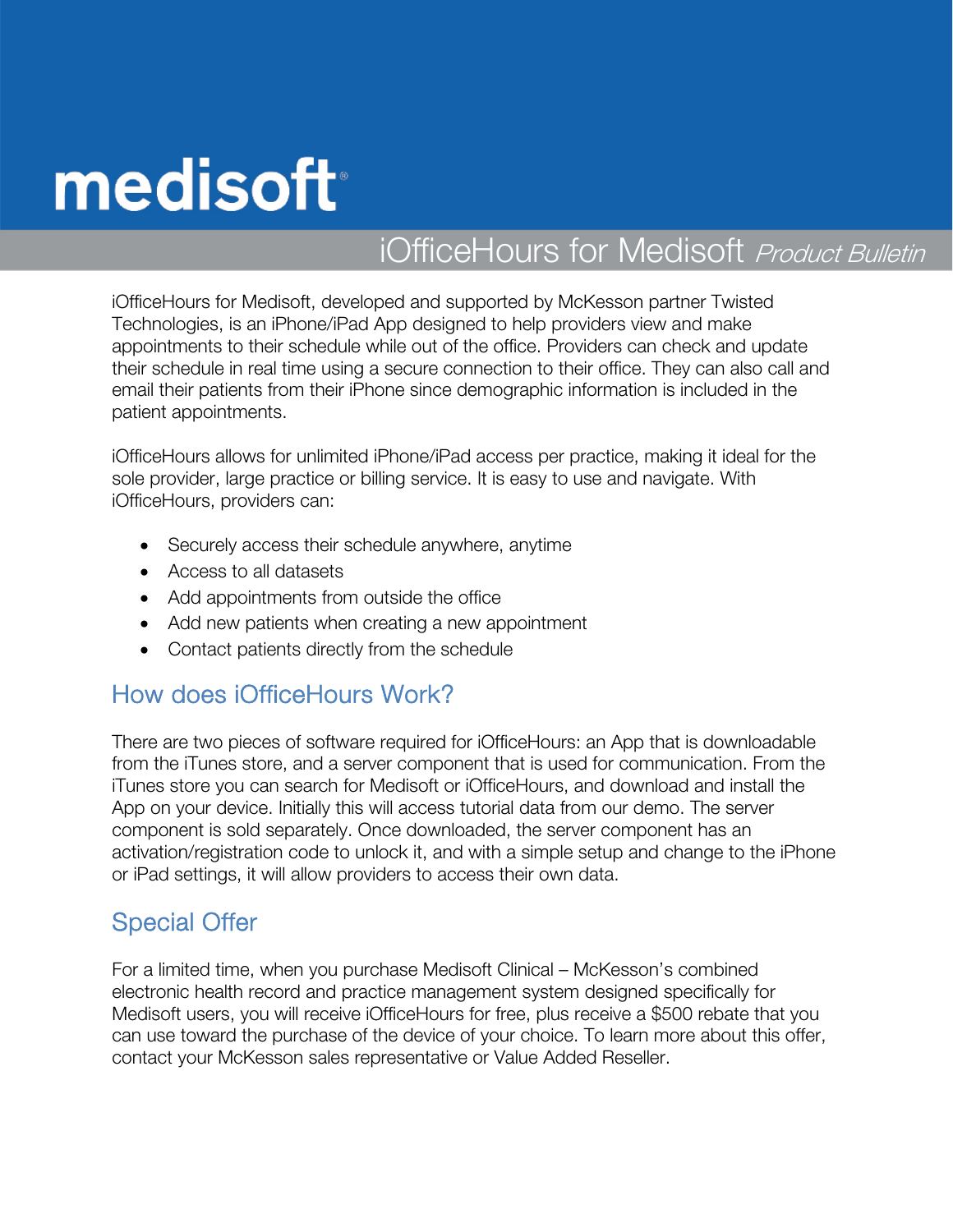## Viewing Daily Appointments

iOfficeHours will default to today's date but you can use the scroll wheel to go to any date to view that day's schedule. You can view the schedule horizontally or vertically.



## Viewing Patient Information

When you click on an appointment you will see patient and appointment details, such as the patient's phone number and email address. The information can be clicked on so that a phone call or email can be initiated directly from the appointment.

|                                                                 |                     | $*$ |
|-----------------------------------------------------------------|---------------------|-----|
| 2009-12-21 Again, Dwight<br>2009-12-21                          | Again, Dwight       |     |
| $9:45$ AM<br><b>Start Time</b><br><b>Note</b>                   |                     |     |
| 15<br><b>Duration</b><br><b>Status</b>                          |                     |     |
| 2009-12-21<br>Date<br><b>Date Modified</b>                      | 2009-12-09 19:57:13 |     |
| JM-(Mallard, J.D.)<br>Provider<br><b>Reason Code</b>            | <b>CHECKUP</b>      |     |
| AGADW000<br><b>Chart Number</b><br><b>Check in Time</b>         |                     |     |
| 434-5777<br>Phone<br><b>Seen Time</b>                           |                     |     |
| <b>Resource</b><br><b>Check out Time</b>                        |                     |     |
| <b>TWISTED</b><br><b>Procedure Code</b><br><b>Need Referral</b> | $\Omega$            |     |
| <b>Cell Phone</b><br>Email                                      | info@mcse2000.com   |     |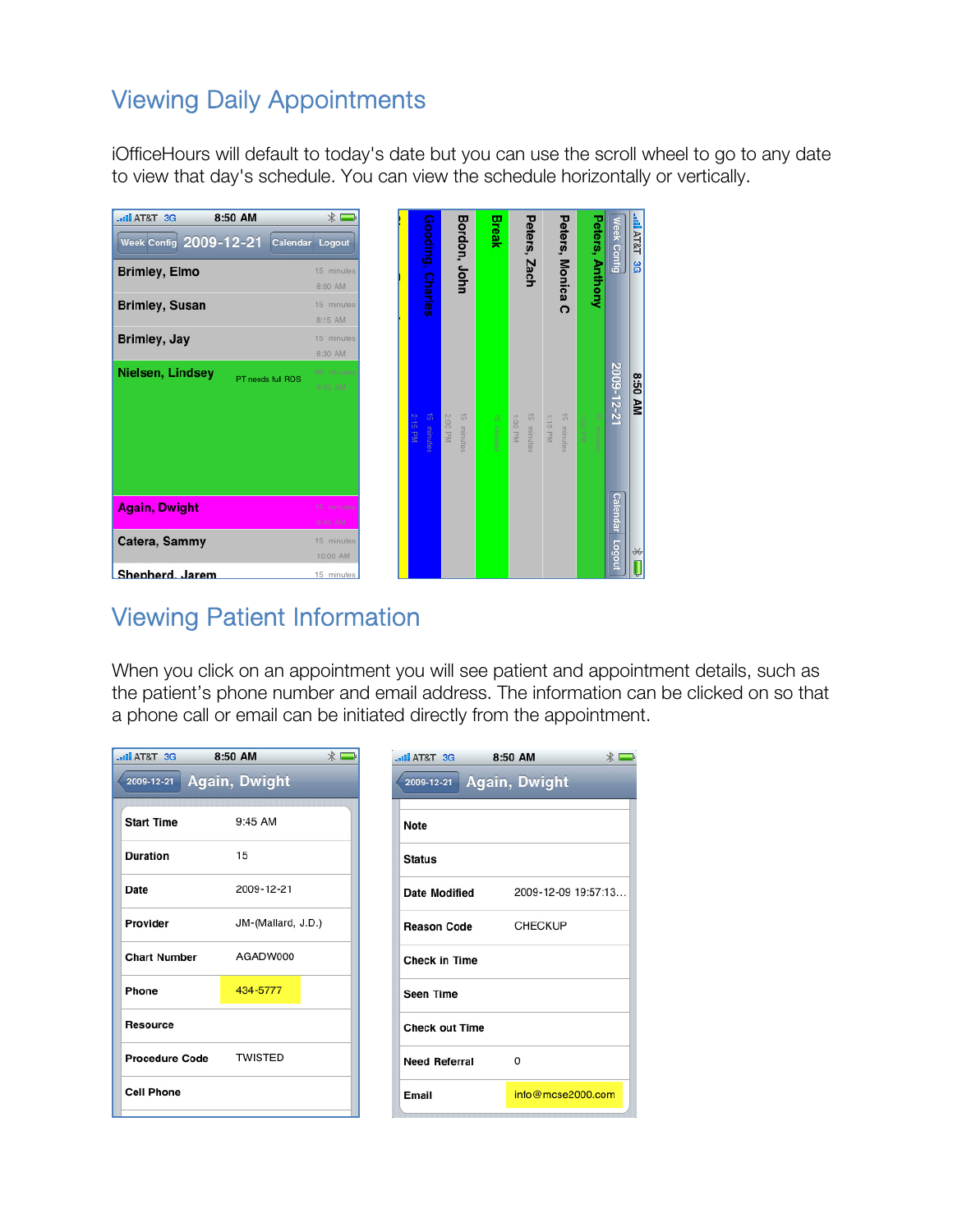## Weekly View

**BE T&TA line** 

Day View

12/21/2009

12/22/2009

Providers can see how many total appointments they have for each day of a given week.

|          |                 | <b>Juli AT&amp;T 3G</b> | 8:51 AM          | $*$       |
|----------|-----------------|-------------------------|------------------|-----------|
|          |                 | Day View                | <b>Week View</b> | Calendar  |
|          |                 | 12/21/2009              |                  | 26 Values |
|          |                 | 12/22/2009              |                  |           |
|          |                 | 12/23/2009              |                  | 26 Values |
|          |                 | 12/24/2009              |                  | 26 Values |
|          |                 | 12/25/2009              |                  | 26 Values |
|          |                 |                         |                  | 26 Values |
|          |                 |                         |                  |           |
| 8:51 AM  | $* =$           |                         |                  |           |
| eek View | <b>Calendar</b> |                         |                  |           |
|          | 26 Values       |                         |                  |           |
|          | no Value        |                         |                  |           |

## Change Providers or Practices

**Week Vie** 

You can change providers to view another provider's or practice's schedule.

| $*$<br>Il AT&T 3G<br>8:49 AM<br><b>Back</b> | $*$<br><b>Juli AT&amp;T 3G</b><br>8:49 AM<br><b>Select Practice</b><br><b>Reset Server</b> |
|---------------------------------------------|--------------------------------------------------------------------------------------------|
| JM-(Mallard, J.D.)                          | Demo                                                                                       |
| <b>MM-(Morris, Melvin)</b>                  | <b>Medical Group (Tutorial Data)</b>                                                       |
| REL-(Lee, Robert)                           | <b>Tutor with Passwords</b>                                                                |
| WH-(Hinckle, Wallace)                       | <b>Nweone</b>                                                                              |
|                                             |                                                                                            |
|                                             |                                                                                            |
|                                             |                                                                                            |
|                                             |                                                                                            |
|                                             |                                                                                            |
|                                             |                                                                                            |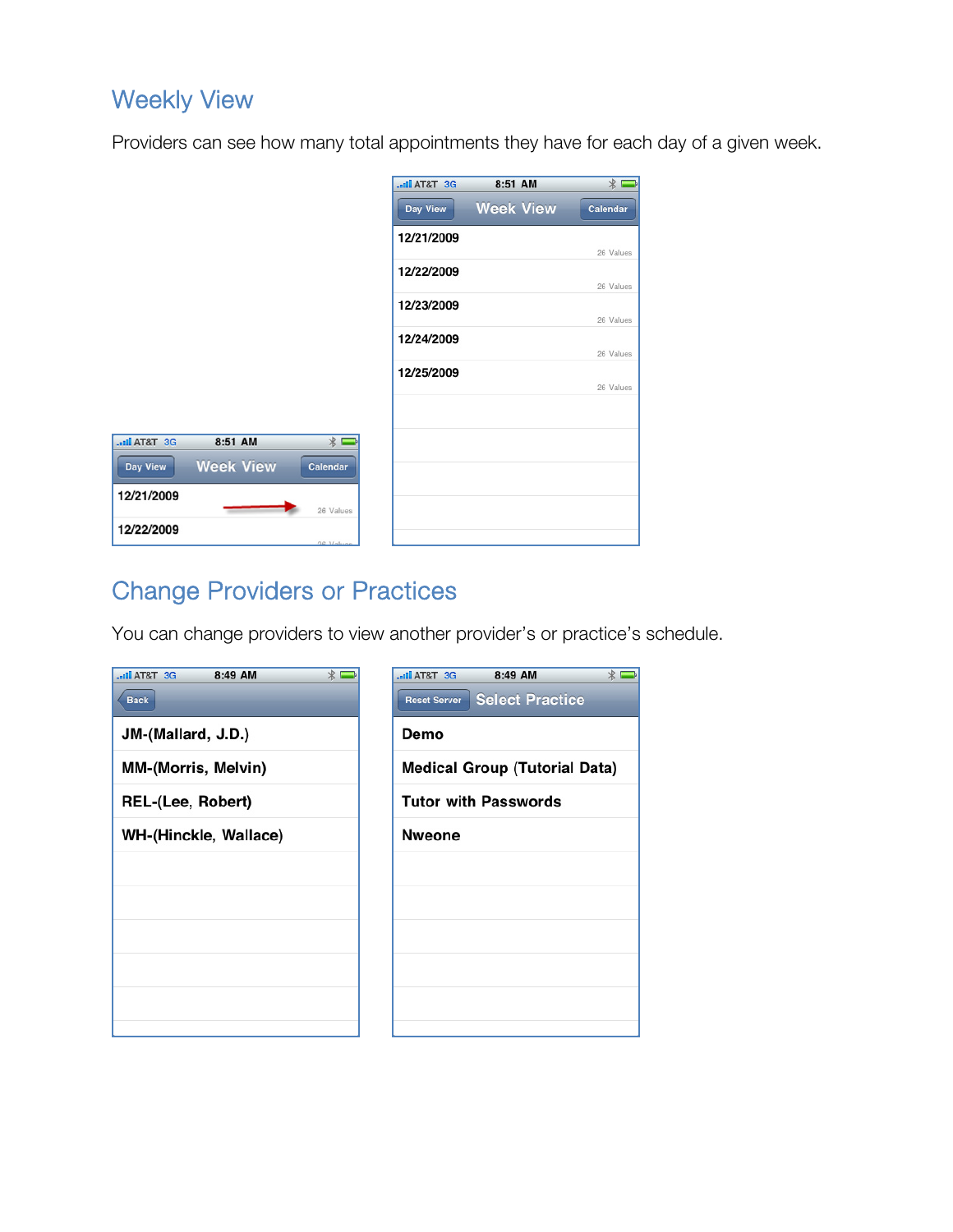#### Schedule View

This view allows the provider to see the schedule with breaks (bright green) to better see where there is free time to schedule a patient. The easy-to-use scroll wheel allows you to change the date.

| <b>Juli AT&amp;T 3G</b> | 8:49 AM              |    | $*$         | <b>AT&amp;T 3G</b>      | 8:50 AM                |                 | $*$                   |
|-------------------------|----------------------|----|-------------|-------------------------|------------------------|-----------------|-----------------------|
|                         | <b>Select Date</b>   |    | <b>Done</b> |                         | Week Config 2009-12-21 | Calendar Logout |                       |
|                         |                      |    |             | <b>Peters, Anthony</b>  |                        |                 | 15 minutes<br>1:00 PM |
|                         |                      |    |             | Peters, Monica C        |                        |                 | 15 minutes<br>1:15 PM |
|                         |                      |    |             | Peters, Zach            |                        |                 | 15 minutes<br>1:30 PM |
|                         |                      |    |             | <b>Break</b>            |                        |                 | 15 minutes:           |
|                         | October              | 18 | 2007        | Bordon, John            |                        |                 | 15 minutes            |
|                         | <b>November</b>      | 19 | 2008        | <b>Gooding, Charles</b> |                        |                 | 2:00 PM<br>15 minutes |
|                         | December   20   2009 |    |             | <b>Simpson, Tanus J</b> |                        |                 | 2:15 PM<br>15 minutes |
|                         | January              | 21 | 2010        | Clinger, Wallace        |                        |                 | 2:30 PM<br>15 minutes |
|                         | February 22          |    | 2011        |                         |                        |                 | 2:45 PM               |
|                         |                      |    |             | Jasper, Stephanie L     |                        |                 | 15 minutes<br>3:00 PM |
|                         |                      |    |             | <b>Jacks, Theodore</b>  |                        |                 | 15 minutes            |

#### Add Appointments

Providers can use the App to schedule an appointment and select the room, reason and resource codes as well (note: the App does not allow providers to change or delete appointments). Providers can scroll down the patient list or start typing the letters of the patient's name and the App will jump down the list. If it is a new patient, they are able to add a new patient's name.

| AT&T 3G             | 10:13 PM               |                        | $*$ $\rightarrow$ |  |  |
|---------------------|------------------------|------------------------|-------------------|--|--|
| <b>Back</b>         |                        | Save                   | <b>New Pat</b>    |  |  |
| <b>Chart Number</b> | <b>Click to Select</b> |                        |                   |  |  |
| <b>Resource</b>     |                        | THERPY-Therapy Ro      |                   |  |  |
| Reason              |                        | <b>NEW-New Patient</b> |                   |  |  |
| Length              | 30                     |                        |                   |  |  |
| Date                | 2010-09-30             |                        |                   |  |  |
| <b>Start Time</b>   | 16:00                  |                        |                   |  |  |
|                     |                        |                        |                   |  |  |
|                     |                        |                        |                   |  |  |
|                     |                        |                        |                   |  |  |
|                     |                        |                        |                   |  |  |

| 10:13 PM<br>AT&T 3G              | * ■  |
|----------------------------------|------|
| <b>Roll</b> Select Value<br>List | Done |
| $\mathsf Q$                      |      |
| Again, Dwight                    |      |
| Austin, Andrew                   |      |
| Bordon, John                     |      |
| Brimley, Jay                     |      |
| <b>Brimley, Susan</b>            |      |
| <b>Brimley, Elmo</b>             |      |
| Catera, Sammy                    |      |
| <b>Clinger, Wallace</b>          |      |
|                                  |      |